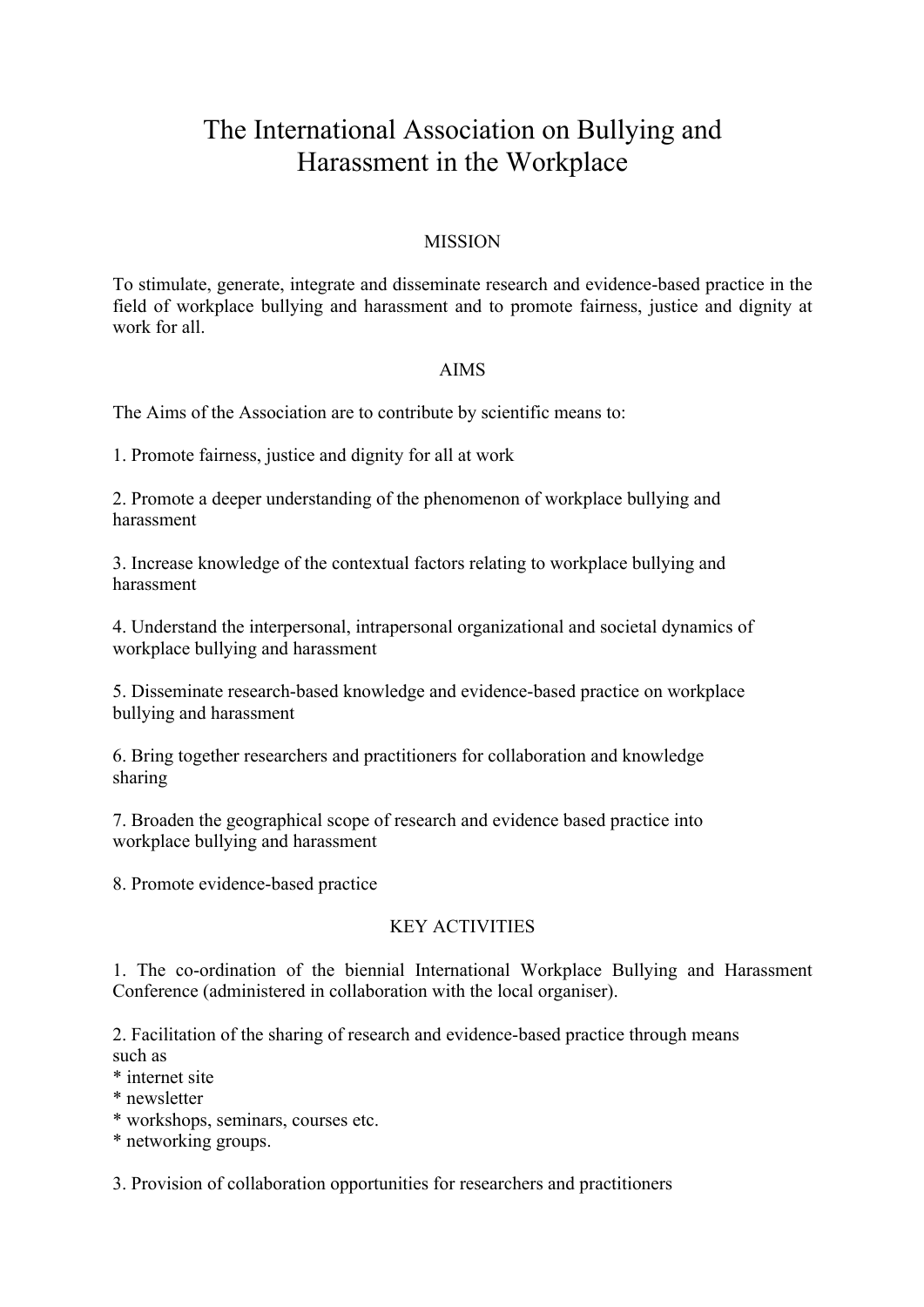# MEMBERSHIP

1. Membership is open to all.

# GOVERNANCE

1. The International Association on Bullying and Harassment is a not-for-profit organization.

2. The highest authority of the organization is the General Assembly of Members which meets at least every two years.

3. The General Assembly of Members elects the Board

4. The Board comprises 7 members of which at least 5 members are employed fulltime by an academic or recognised research establishment. Elections will take place of all eligible members by electronic means prior to the General Assembly.

5. There will be an Electoral Committee, comprising two elected members and a representative from the board, who will manage the election process. The two members are elected by the General Assembly for the next electoral period.

6. The President will be elected every two years by the General Assembly.

7. The remaining 6 Board members will be elected from the candidates assembled by the Electoral Committee. Normally three members will be elected at each general assembly. They will stand for four years.

8. The Board is responsible for operational activities of the Association and will name a Board member to undertake the role of Treasurer. If the Board needs a vote to resolve a matter, at least 5 board members must be present to make the vote.

9. The Board will convene at least twice a year.

10. The electoral committee should aim for an equal gender split on the board, with no less than a split of 2/5. The electoral committee should aim for a diverse representation of the board.

11. Two substitute members will be elected by the General Assembly for a two year period as stand-ins should a Board member be unable to complete their term.

12. If the President is unable to complete his/her term of office, the Board will appoint a new President from within the Board for the remainder of the term of office.

13. Normally elected Board Members will serve for a maximum of eight consecutive years. The President will serve a maximum of 4 consecutive years.

14. The Founder members of the association are (alphabetically): Michelle Barker, Staale Einarsen, Helge Hoel, Annie Hogh, Duncan Lewis, Mona O'Moore, Charlotte Rayner, Michael Sheehan, Angelo Soares, Maarit Vartia. The Founder members were members of an interim Board which first convened in Dublin, June 2006, during the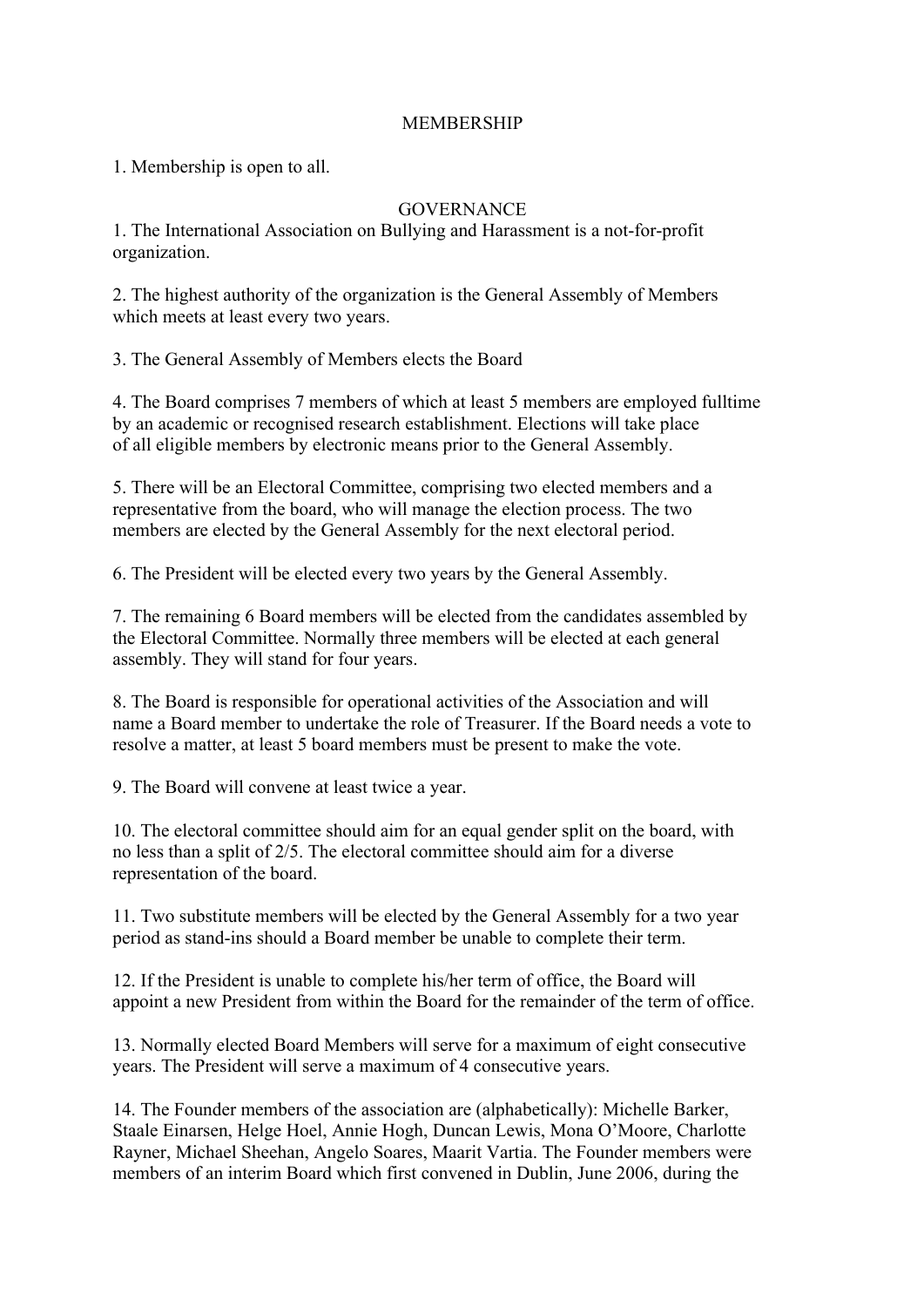5th International Conference on Bullying and Harassment in the Workplace. The Founder members were the organisers and owners of the International Conference until the Association was established at the 6Th International conference in Montreal 4-6th of June 2008.

15. Three members of the Board will be appointed by and from the Founder members for the first Board (for a two year period) at the first General Assembly in Montreal 2008.

16. The Board is in charge and accountable for the financial resources of the association. The General Assembly elects two members, each for a four year period, to view and without prejudice comment on the governance of the Board, and they must deliver an oral report at each General Assembly.

17. Any activity that includes a major long-term investment and commitment for the association must be put forward by the residing Board to the General Assembly who will discuss the matter and vote.

18. Any change in these statutes need to be dealt with as in (17). This can be achieved through a two-thirds majority at one General Assembly or a simple majority at two consecutive Assemblies.

19. Closure of the Association can be decided in accordance with (18).

20. Those who wish to be nominated for election must be proposed and seconded by current eligible members. They must complete the relevant paperwork for the election committee at least three months before the General Assembly.

21. All members eligible to vote may do so.

22. All paying participants at the 6th International conference on Bullying and Harassment in the Workplace in Montreal are eligible to participate in the First General assembly. For consecutive assemblies only fully paid-up members are allowed to take part and vote. Paid-up members will have reduced fees for all activities within the association, including the International Conference.

23. Membership fees will be set by the Board on an annual basis, taking effect from 1 July in each year. In setting fees the Board will ensure that there is a separate, lower rate for enrolled students. The Board may also create differential membership fees based on the residence of members in developing, transitional or developed economies as classified by the United Nations.

24. The finances of the Association will be governed and audited according to the given laws, rules and regulations of the host University or research institute, as decided by the Board.

25. The Board can call an Extraordinary General Assembly.

26. The Board can remove a President, office bearer or Board member from their role on the Board by unanimous vote of the remaining Board members, in cases of maladministration,